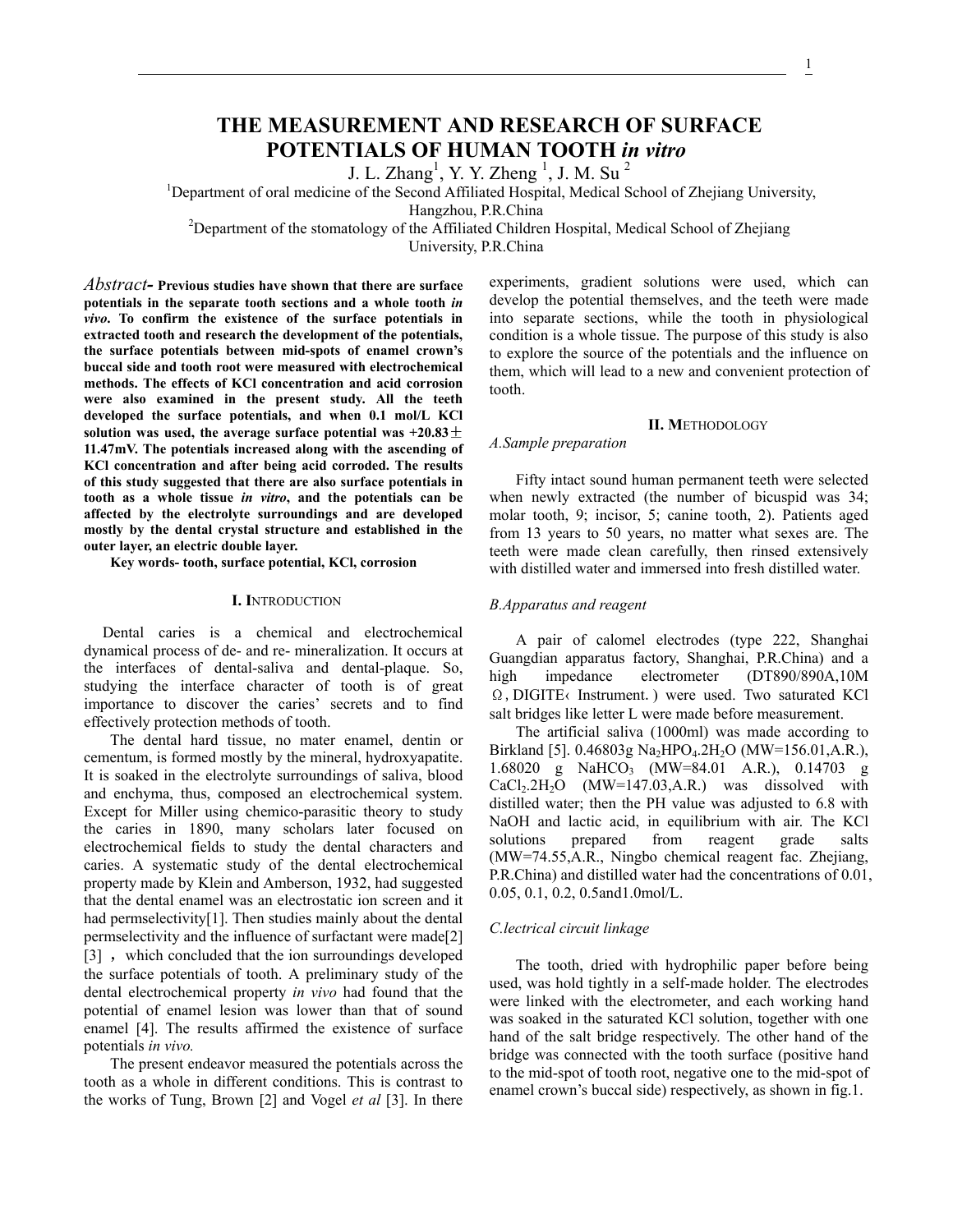| <b>Report Documentation Page</b>                                                                                                                                                                                                                  |                                                             |                                     |                                                    |  |  |
|---------------------------------------------------------------------------------------------------------------------------------------------------------------------------------------------------------------------------------------------------|-------------------------------------------------------------|-------------------------------------|----------------------------------------------------|--|--|
| <b>Report Date</b><br>25OCT2001                                                                                                                                                                                                                   | <b>Report Type</b><br>N/A                                   |                                     | Dates Covered (from to)                            |  |  |
| <b>Title and Subtitle</b><br>The Measurement and Research of Surface Potentials of Human<br>Tooth in vitro                                                                                                                                        |                                                             |                                     | <b>Contract Number</b>                             |  |  |
|                                                                                                                                                                                                                                                   |                                                             |                                     | <b>Grant Number</b>                                |  |  |
|                                                                                                                                                                                                                                                   |                                                             |                                     | <b>Program Element Number</b>                      |  |  |
| Author(s)                                                                                                                                                                                                                                         |                                                             |                                     | <b>Project Number</b>                              |  |  |
|                                                                                                                                                                                                                                                   |                                                             |                                     | <b>Task Number</b>                                 |  |  |
|                                                                                                                                                                                                                                                   |                                                             |                                     | <b>Work Unit Number</b>                            |  |  |
| Performing Organization Name(s) and Address(es)<br>Department of oral medicine of the Second Affiliated Hospital,<br>Medical School of Zhejiang University, Hangzhou, P.R.China                                                                   |                                                             |                                     | <b>Performing Organization Report Number</b>       |  |  |
|                                                                                                                                                                                                                                                   | <b>Sponsoring/Monitoring Agency Name(s) and Address(es)</b> |                                     | <b>Sponsor/Monitor's Acronym(s)</b>                |  |  |
| US Army Research, Development & Standardization Group<br>(UK) PSC 802 Box 15 FPO AE 09499-1500                                                                                                                                                    |                                                             |                                     | <b>Sponsor/Monitor's Report Number(s)</b>          |  |  |
| <b>Distribution/Availability Statement</b><br>Approved for public release, distribution unlimited                                                                                                                                                 |                                                             |                                     |                                                    |  |  |
| <b>Supplementary Notes</b><br>Papers from the 23rd Annual International Conference of the IEEE Engineering in Medicine and Biology Society,<br>October 25-28, 2001, held in Istanbul, Turkey. See also ADM001351 for entire conference on cd-rom. |                                                             |                                     |                                                    |  |  |
| <b>Abstract</b>                                                                                                                                                                                                                                   |                                                             |                                     |                                                    |  |  |
| <b>Subject Terms</b>                                                                                                                                                                                                                              |                                                             |                                     |                                                    |  |  |
| <b>Report Classification</b><br>unclassified                                                                                                                                                                                                      |                                                             |                                     | <b>Classification of this page</b><br>unclassified |  |  |
| <b>Classification of Abstract</b><br>unclassified                                                                                                                                                                                                 |                                                             | <b>Limitation of Abstract</b><br>UU |                                                    |  |  |
| <b>Number of Pages</b><br>$\overline{4}$                                                                                                                                                                                                          |                                                             |                                     |                                                    |  |  |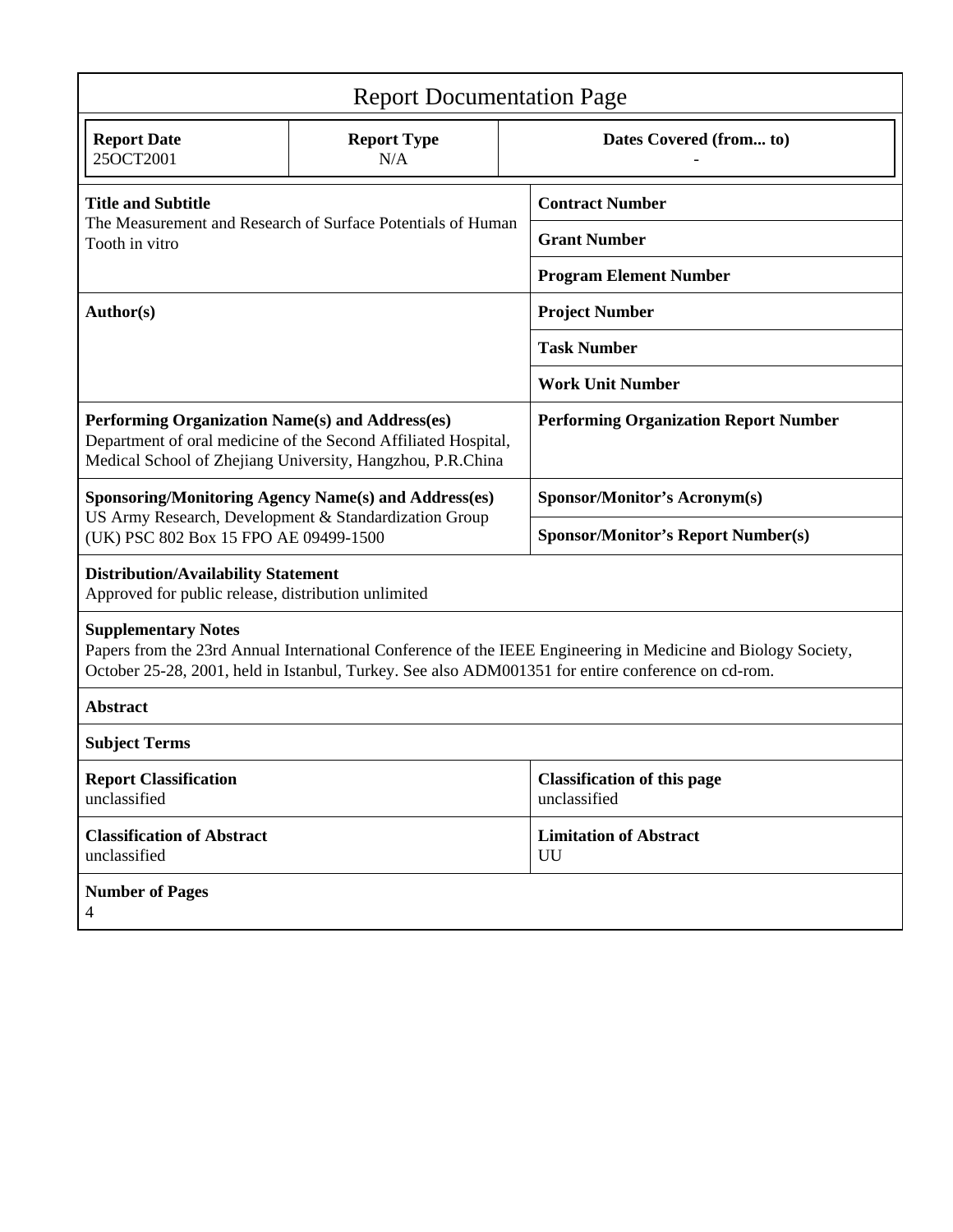



## *D.Measurement*

*Group A (imitated the physiological condition):* The mid-spot of the enamel crown's buccal side was surrounded with defatted cotton saturated with artificial saliva, and the mid-spot of the root with normal saline saturated cotton (be careful enough to make the different electrolyte separately). After the electrometer gave a stable value, the potentials were recorded three times. The average potential subtracting the adjusted potential value of the electrodes got after the tooth being measured was signed as the surface potential of this tooth.

The tooth after being measured was immediately rinsed extensively with distilled water and then immersed in fresh distilled water for the next treatment.

*Group B***:** The mid-spots of enamel crown's buccal side and tooth root were surrounded with 0.1mol/L KCl solution respectively. The procedures were the same as group A, as described above.

*Effect of KCl concentration on dental surface potentials***:** From low concentration to high, as 0.01, 0.05, 0.1, 0.2, 0.5, 1.0mol/L successively, the KCl solution was used as the electrolyte to measured the surface potentials of the tooth. The procedures were the same as group B, and each series had a sample side of 50.

*Effect of acid corrosion on dental surface potentials:*  The mid-spot of the enamel crown's buccal side was corroded with 30 % phosphonic acid for 1 minute, then blew dry to give creta expression. The procedures were the same as group B which using 0.1mol/L KCl as electrolyte.

#### *E.Statistical analysis*

Each series had the same sample side of 50. The data were presented as mean  $\pm$  SD throughout. The significance of difference in mean's value was evaluated by student t test . The significance was defined at  $p<0.05$  lever.

## **III. R**ESULTS

All the extracted teeth have surface potentials when measured between the enamel crown and tooth root (cementum). They are relatively stable direct current, along the electrochemical circuit. The data approximately normal distributes. The surface potentials in different electrolyte solutions are shown in table 1. There is no statistical significance between Group A (enamel crown to the artificial and root to normal saline) and group B (enamel crown and root both to 0.1vmol/L KCl respectively), p>0.05.

**TABLE 1**. THE DENTAL SURFACE POTANTIALS IN DIFFERENT ELECTROLYTE SOLUTION( $\bar{x} \pm s$  n=50)

|                                                                                             | Surface potentials                    |          |  |  |
|---------------------------------------------------------------------------------------------|---------------------------------------|----------|--|--|
| Group A                                                                                     | $+22.93 \pm 12.93 \text{mV}$          | p > 0.05 |  |  |
| Group B                                                                                     | $+20.83 \pm 11.47$ mV                 |          |  |  |
| Group A: Enamel crown connected with artificial saliva<br>and tooth root with normal saline |                                       |          |  |  |
| GroupB: Enamel crown and tooth root connected                                               |                                       |          |  |  |
|                                                                                             | with 0.1mol/LKClsolution respectively |          |  |  |

Table 2 shows the surface potentials when using different KCl concentrations respectively in a range of 0.01 to 1.0mol/L. The ascending of the concentrations of KCl led to an increase of surface potentials from  $+15.17\pm6.32$  to 39.30±14.32mV, though the inclination didn't agree with each other. The trend is shown in fig.2. Among these the 0.1mol/L KCl series had an average potential of +19.39±7.81mV, so closed to the result of group B (+20.83±11.47mV), which had the same experimental condition. They have no statistical significance  $(p>0.05)$ , which provide parallel series and suggest the experiment have fine repeating.



**Fig. 2.** Illustration of KCl concentration on dental surface potentials

30% phosphonic acid is a generally used acid in clinical practice. After enamel being corroded by the acid, the surface potentials rose 39.7% comparing to the initial values got before acid treatment (+29.09±11.51mV to  $+20.83\pm11.47$ mV). The change has statistical significance ( $p<0.05$ ). Table 3 shows the results.

> **Table 2.** Effects of KCl concentration (mol/L) on dental surface potential ( $\overline{X}$  ±s mV, n=50)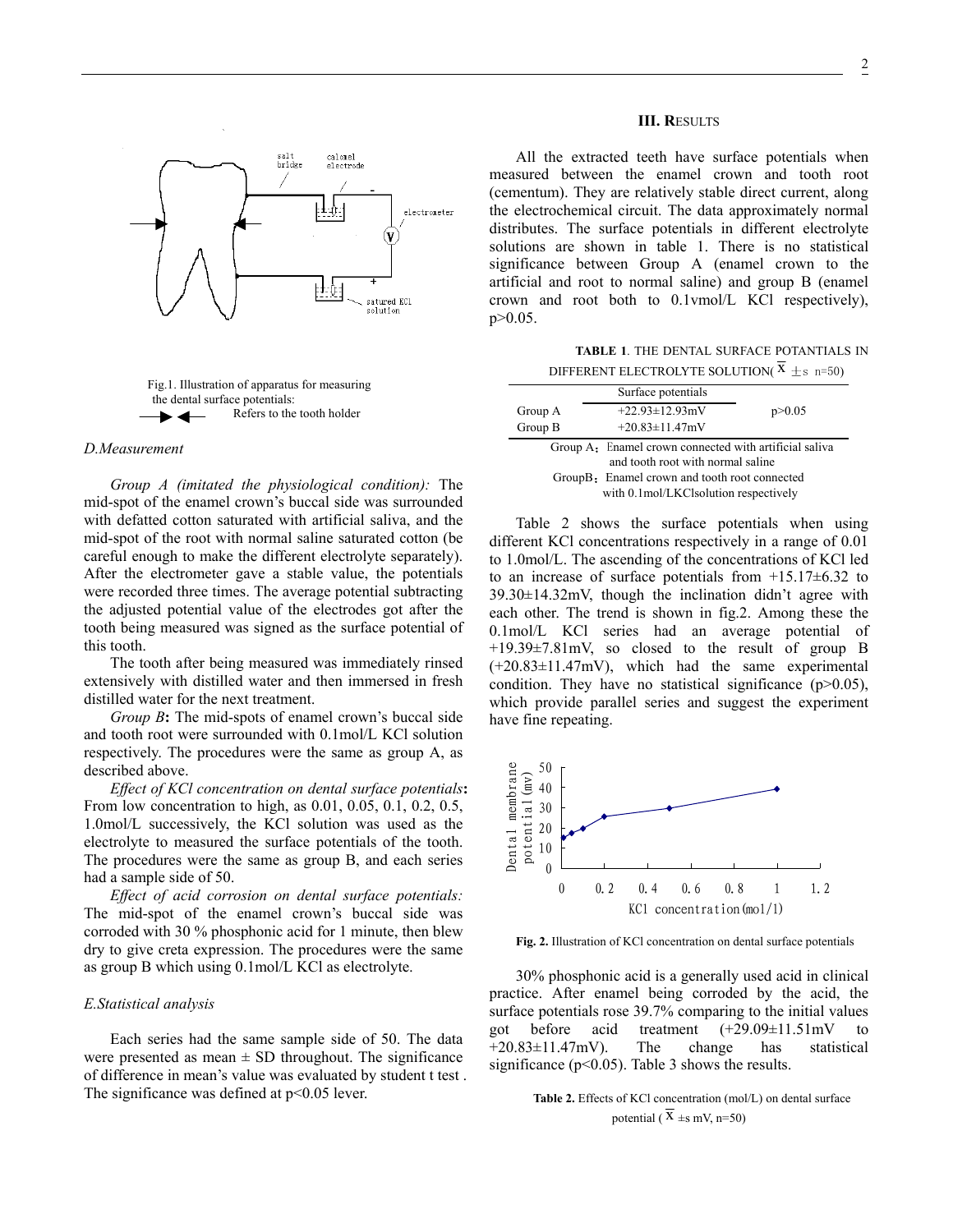| Concent<br>ration | 0.01       | 0.05   | 0.1    | 0.2         | 0.5         | 1.0         |
|-------------------|------------|--------|--------|-------------|-------------|-------------|
| 0.01              | 15.17      |        |        | $\ast$      | $\ast$      | $\ast$      |
|                   | $\pm 6.32$ |        |        |             |             |             |
| 0.05              |            | 17.39  |        | $\ast$      | $\ast$      | $\ast$      |
|                   |            | ± 7.06 |        |             |             |             |
| 0.1               |            |        | 19.39  | $\ast$      | $\ast$      | $\ast$      |
|                   |            |        | ±7.81  |             |             |             |
| 0.2               | $\ast$     | $\ast$ | *      | $25.27 \pm$ |             | $\ast$      |
|                   |            |        |        | 9.79        |             |             |
| 0.5               | $\ast$     | $\ast$ | $\ast$ |             | $29.62 \pm$ | $\ast$      |
|                   |            |        |        |             | 10.64       |             |
| 1.0               | $\ast$     | $\ast$ | $\ast$ | $\ast$      | $\ast$      | $39.30 \pm$ |
|                   |            |        |        |             |             | 14.22       |
| * $p<0.05$        |            |        |        |             |             |             |
|                   |            |        |        |             |             |             |
|                   |            |        | $-1$   |             |             |             |

|                                                                            | таріе э.                     |          |  |  |
|----------------------------------------------------------------------------|------------------------------|----------|--|--|
| Effects of acid corrosion on dental surface potentials ( $X \pm s$ , n=50) |                              |          |  |  |
|                                                                            | Surface potential            |          |  |  |
| Before c1orroded                                                           | $+20.83 \pm 11.47 \text{mV}$ | P < 0.05 |  |  |
| After corroded                                                             | $+29.09\pm11.51$ mV          |          |  |  |
|                                                                            |                              |          |  |  |

### **IV. D**ISUSSION

For the first time we observed the surface potentials in the extracted teeth as a whole tissue. They are complex potentials between enamel, dentin and cementum. When enamel crown and the tooth root were connected to the 0.1mol/L KCl solution, the average potential was +20.83±11.47mV. Tung and Brown [2] got a potential of +15.0mV in enamel section, and Vogel *et al* [3] got average potentials of enamel: +18.9±3.2mV, dentin: +0.9±9.2mV, cementum: -0.8±8.2mV, which were similar to our results. Tooth in the *in vivo* oral environment has the similar surroundings as we imitated, so the acquired data in the extracted teeth can be useful references as the dental biological potentials *in vivo.* 

KCl solution is favorable in electrochemical investigation, for the ions  $K^+$  and Cl- having equal diffusion rates and activity. Using 0.1mol/L KCl solution as electrolyte had similar surface potentials with the imitated physiological condition (artificial saliva to the enamel crown and the normal saline to the tooth root). These entire results certificate that the artificial saliva and normal saline can be replaced by 0.1mol/L KCl solution as affective electrolyte solution in studying the tooth electrochemical characters.

In the range of 0.01 to1.0mol/L KCl concentrations, dental surface potentials increased with the KCl concentration ascending. These may owe to the density of charges attracted to the dental surface when  $K^+$ , Cl<sup>-</sup> concentrated. The rising trade of surface potentials is slower than the KCl concentrations, which indicated that the electrolyte surroundings affect the surface potentials in one hand, and the surface potentials is related to the tooth tissue itself in other hand.

There's a stern layer, or a hydration layer of 5nM [6][7], in the enamel crystal surface, rich of attracted opposite charges. The structure has a term of electrical double layer in electrochemistry. A surface, or an interface in precise, always has an electrical double layer. Where there's an

electrical double layer, there are two layers of equivalent, opposite charges, thus, a potential must establish between the layers [8]. The surface potentials we have got are all positive; which indicates that positive charges follow with the extra circuit from the surface of dental root to the enamel surface. As using 0.1KCl as electrolyte is concerned, we can conclude that the stern layer of tooth root is full of positive ions of  $K^+$  and the cementum itself is negatively charged, and the stern layer of enamel is full of negative ions of Cl and enamel itself positively charged. The dental crystal structure makes the potential possible.

The dental surface potentials increased after acid corrosion when using the same electrolyte. This experience affirmed the above view that the dental crystal structure develops the potentials. When corroded, more enamel crystals are exposed to the surroundings ions. The interaction area of crystals and surrounding ions increased and the absorbing became more tightly, which

led to an increase of the potential [8].

The present endeavor offers some experimental data and pattern for exploring the electrochemical properties and ions permselectivity of tooth *in vivo*. The ion transition across the interphase is greatly modified by the surplus charges and the electrical double layer in the tooth surface, and the latter directly influent the drugs' migration and diffusion in clinical practice and experiments. According to our results, negatively charged pharmacal ions as  $F^-$  can be administrated by contained in oral cavity, and the positively charged ions such as  $Ca^{2+}$ ,  $Sr^{2+}$ , prefer to the blood ways as injection or oral administration. The research on the electrochemical properties of tooth must lead to a viable convenient revolution of oral medicine.

#### **A**CKNOWLEDGMENT

We gratefully acknowledge Professor Qiao Yi'nan (Department of Chemistry, Science College of Zhejiang University), for her assistance to our project. This investigation was supported in part by the grant W19950, from the Medical and Hygienic Research Foundation of Zhejiang Province, P.R.China.

## **R**EFERENCES

[1] Klein H, Amberson WH, "A physical-chemical study of the structure of dental enamel," *J .Dent. Res.* vol.12, pp. 95-109, 1932.

<sup>[2]</sup> Tung and Brown, "Characterization and modification of electrochemical properties of teeth," *J. Dent. Res.* vol.62(1), pp. 60-64, 1980.

<sup>[3]</sup> Vogel GL, Mao Y, Carey CM, Chow LC, "Changes in the permselectivity of human teeth during caries attack," *J. Dent .Res.*vol.76 (2), pp. 673-681, February, 1997.

<sup>[4]</sup> Huang Lizi , " A preliminary study of biological electric phenomenon in caries lesion," *Chin. J. Stomatol* .Bejing, vol. 28, pp.297-299, 1993.

<sup>[5]</sup> Birkland JM, "The effect of pH on the interaction of fluoride and salivary ions, " *Caries. Res.* vol, 7, pp.11-18, 1973.

<sup>[6]</sup> Fan Mingwen, "Metabolism of fluoride," In *Cariology,* Guizhou publishing house of science and technology, Guizhou, P.R.China, 1993, pp. 182.